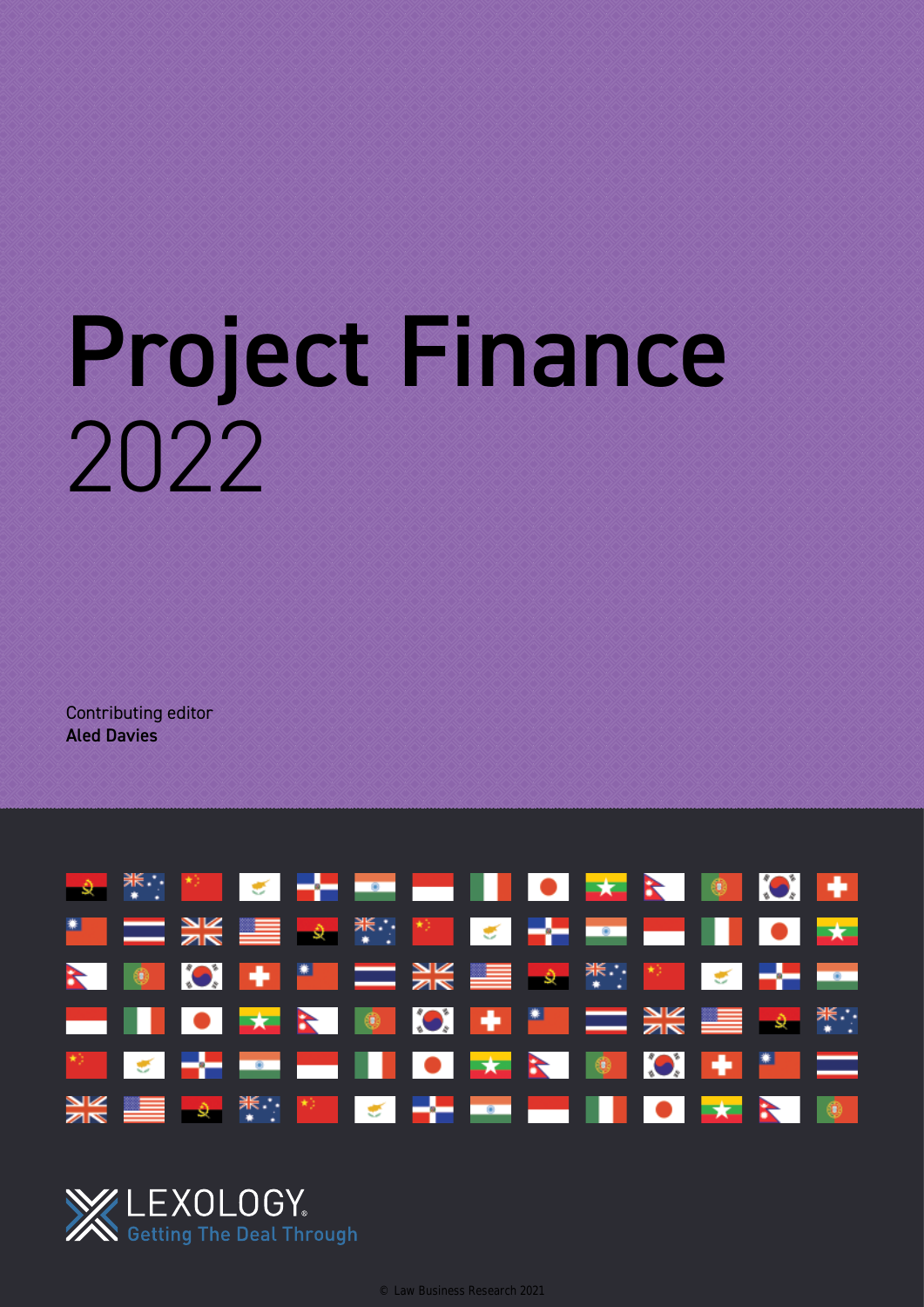#### Publisher Tom Barnes tom.barnes@lbresearch.com

**Subscriptions** Claire Bagnall claire.bagnall@lbresearch.com

#### Senior business development manager Adam Sargent

adam.sargent@gettingthedealthrough.com

#### Published by

Law Business Research Ltd Meridian House, 34-35 Farringdon Street London, EC4A 4HL, UK

The information provided in this publication is general and may not apply in a specific situation. Legal advice should always be sought before taking any legal action based on the information provided. This information is not intended to create, nor does receipt of it constitute, a lawyer– client relationship. The publishers and authors accept no responsibility for any acts or omissions contained herein. The information provided was verified between June and July 2021. Be advised that this is a developing area.

© Law Business Research Ltd 2021 No photocopying without a CLA licence. First published 2008 Fifteenth edition ISBN 978-1-83862-705-8

Printed and distributed by Encompass Print Solutions Tel: 0844 2480 112



# **Project Finance** 2022

Contributing editor Aled Davies Milbank LLP

Lexology Getting The Deal Through is delighted to publish the fifteenth edition of *Project Finance*, which is available in print and online at www.lexology.com/gtdt.

Lexology Getting The Deal Through provides international expert analysis in key areas of law, practice and regulation for corporate counsel, cross-border legal practitioners, and company directors and officers.

Throughout this edition, and following the unique Lexology Getting The Deal Through format, the same key questions are answered by leading practitioners in each of the jurisdictions featured. Our coverage this year includes new chapters on India and Taiwan.

Lexology Getting The Deal Through titles are published annually in print. Please ensure you are referring to the latest edition or to the online version at www.lexology.com/gtdt.

Every effort has been made to cover all matters of concern to readers. However, specific legal advice should always be sought from experienced local advisers.

Lexology Getting The Deal Through gratefully acknowledges the efforts of all the contributors to this volume, who were chosen for their recognised expertise. We also extend special thanks to the contributing editor, Aled Davies of Milbank LLP, for his continued assistance with this volume.



London July 2021

Reproduced with permission from Law Business Research Ltd This article was first published in July 2021 For further information please contact editorial@gettingthedealthrough.com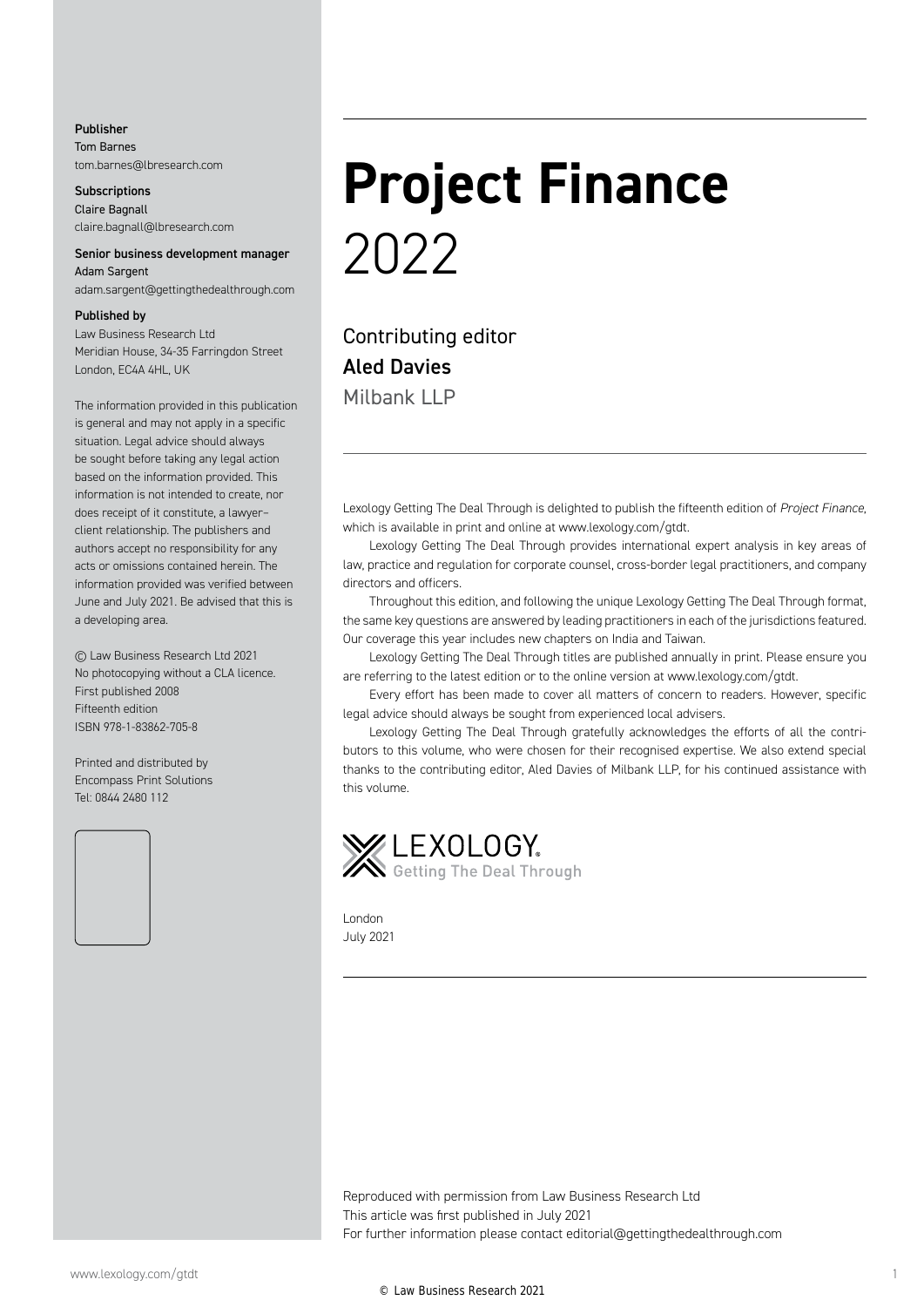# **Contents**

| <b>Global overview</b>                                        | 3  |
|---------------------------------------------------------------|----|
| <b>Aled Davis</b>                                             |    |
| Milbank LLP                                                   |    |
|                                                               |    |
| Covid-19: force majeure provisions in project contracts       | 6  |
| Aled Davies and Justen Fleming                                |    |
| Milbank LLP                                                   |    |
| Angola                                                        | 9  |
| Irina Neves Ferreira, João Francisco Cunha and                |    |
| Frederico de Távora Pedro                                     |    |
| ALC Advogados                                                 |    |
|                                                               |    |
| <b>Australia</b>                                              | 17 |
| Ben Farnsworth and Michael Ryan                               |    |
| Allens                                                        |    |
| China                                                         | 25 |
| Charles Wu                                                    |    |
| Gao Kai Law Firm                                              |    |
|                                                               |    |
| <b>Cyprus</b>                                                 | 35 |
| Stella Strati and Stylianos Trillides                         |    |
| Patrikios Paylou & Associates LLC                             |    |
| <b>Dominican Republic</b>                                     | 42 |
| Fabio J Guzmán Saladín, Alfredo A Guzmán Saladín              |    |
| and Alberto Reyes Báez                                        |    |
| Guzmán Ariza                                                  |    |
|                                                               |    |
| India                                                         | 51 |
| Santosh Janakiram and Ruchira Shroff                          |    |
| Cyril Amarchand Mangaldas                                     |    |
| <b>Indonesia</b>                                              | 59 |
| Emir Nurmansyah, Ammalia P Putri and Serafina Muryanti Hayu P |    |
| <b>ABNR</b>                                                   |    |
|                                                               |    |
| <b>Italy</b>                                                  | 66 |
| Giovanni Scirocco                                             |    |

Legance Avvocati Associati

| Japan                                                                                              | 73  |
|----------------------------------------------------------------------------------------------------|-----|
| Naoaki Eguchi, Pierre Chiasson and Kosuke Suzuki<br>Baker McKenzie                                 |     |
| <b>Myanmar</b>                                                                                     | 81  |
| Khin Cho Kyi, Takeshi Mukawa and Nirmalan Amirthanesan<br>Myanmar Legal MHM Limited                |     |
| <b>Nepal</b>                                                                                       | 89  |
| Anjan Neupane<br>Neupane Law Associates                                                            |     |
| <b>Portugal</b>                                                                                    | 96  |
| Teresa Empis Falcão and Ana Luís de Sousa<br>VdA                                                   |     |
| <b>South Korea</b>                                                                                 | 103 |
| Michael Chang, Sang-Hyun Lee, Mikkeli Han, Seok Choi and Na Yu<br>Shin & Kim                       |     |
| <b>Switzerland</b>                                                                                 | 112 |
| Thiemo Sturny and Roger Ammann<br>Walder Wyss Ltd                                                  |     |
| <b>Taiwan</b>                                                                                      | 119 |
| James C C Huang, Maggie Huang and Colin C L Wu<br>Lee and Li Attorneys at Law                      |     |
| <b>Thailand</b>                                                                                    | 126 |
| Jessada Sawatdipong, Sarunporn Chaianant and<br>Suphachok Saengarun<br><b>Chandler MHM Limited</b> |     |
| <b>United Kingdom</b>                                                                              | 136 |
| Mark Richards, Tom Eldridge and Alexander Hadrill<br>Bryan Cave Leighton Paisner LLP               |     |
| <b>United States</b>                                                                               | 152 |

Armando Rivera Jacobo White & Case LLP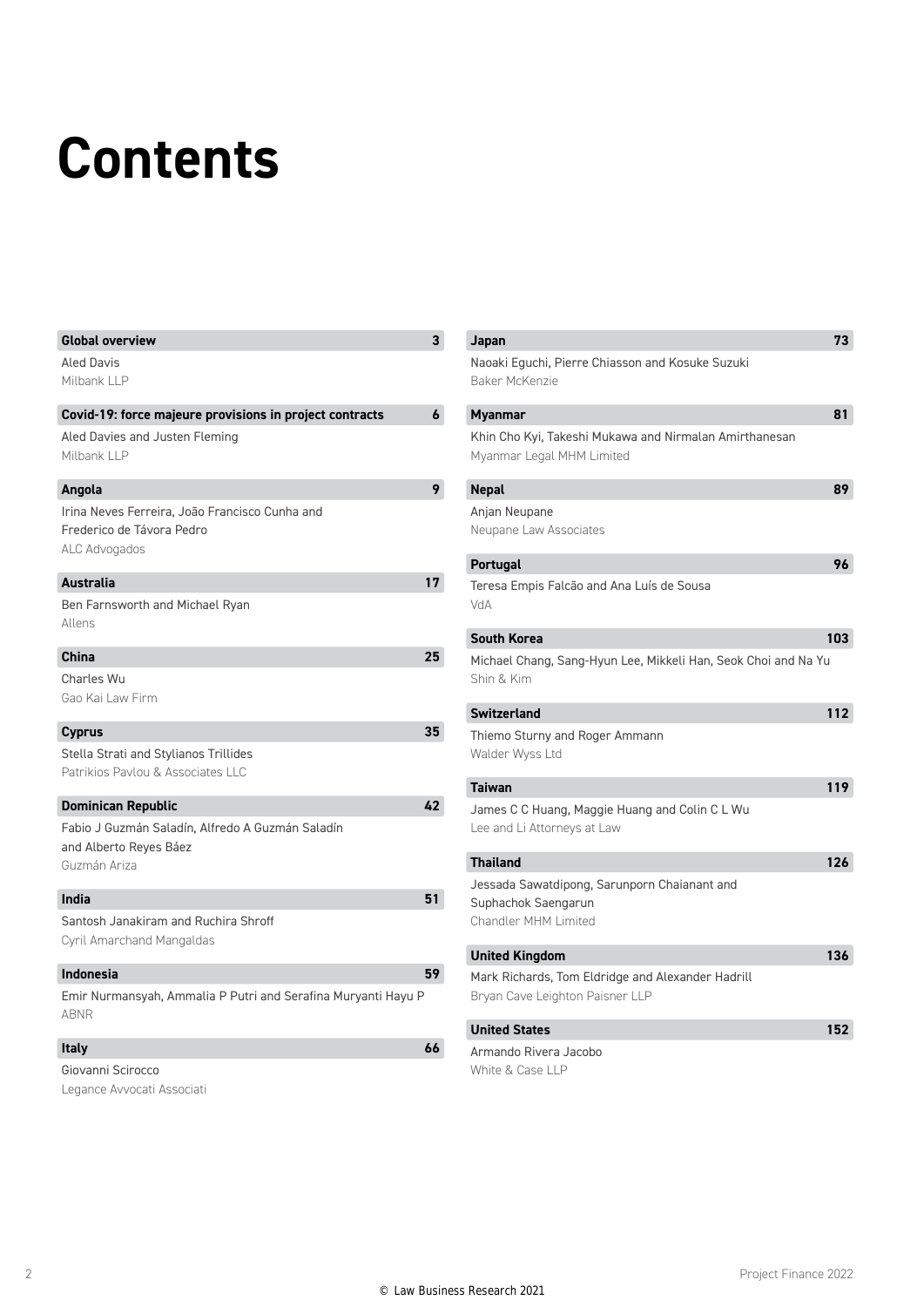### **Portugal**

Teresa Empis Falcão and Ana Luís de Sousa

VdA

#### **CREATING COLLATERAL SECURITY PACKAGES**

#### **Types of collateral**

1 | What types of collateral and security interests are available?

Under Portuguese law, various types of security and collateral may be given to secure loans, notably mortgages on real estate and certain movable assets subject to registration (such as automobiles, ships and aircraft), and pledges on movable assets in general, including equipment, receivables, bank accounts, credits, deposits and shares (including new shares to be acquired). It is then possible to create security over different assets through a single security agreement.

The law generally requires the secured assets to be determined (although security over future assets and credits may be permitted in specific situations) and the concept of a floating charge does not apply under Portuguese law. As an exception to those principles, the law on financial collateral (which implemented the Directive on Financial Collateral Arrangements) allows for pledges similar to floating charges on money and securities in bank accounts.

#### **Collateral perfecting**

2 How is a security interest in each type of collateral perfected and how is its priority established? Are any fees, taxes or other charges payable to perfect a security interest and, if so, are there lawful techniques to minimise them? May a corporate entity, in the capacity of agent or trustee, hold collateral on behalf of the project lenders as the secured party? Is it necessary for the security agent and trustee to hold any licences to hold or enforce such security?

#### Immovable and movable assets

Mortgages are created by means of notarial deeds and must be registered as a condition for the validity (and not only perfection) thereof. Ranking of creditors is determined and evidenced by priority of registration of security at the relevant registry.

The law permits mortgages to cover fixtures (buildings, plants and machinery) not incorporated into the relevant property at the time of creation of security, a legal mechanism commonly used in the context of project financing of industrial premises (eg, factories and power stations). The creation of said security interests over plant and machinery may be made by means of a specific type of mortgage – the 'factory mortgage' – which covers the property and surface rights over the land and buildings where the factory is located, and the equipment and the movable assets used in the factory's activity, which are identified in an inventory attached to the mortgage deed.

Pledges are the form of security interest entitling the beneficiary to be paid from the proceeds of a sale of movable (non-registered) assets or of credits. Pledges must generally be executed in writing and require the pledgor to make available to the beneficiary the relevant asset

(transfer of possession, an exception being made to movable assets pledged in favour of banks under documents authenticated by a notary) or the documents enabling the beneficiary (or a relevant third party) to sell the asset or enforce the credit.

#### Receivables

A pledge over receivables qualifies as a pledge of credits under the law. Accordingly, in addition to the above-mentioned requirement, validity of this type of pledge requires that the counterparty of the pledgor (the credit of which has been granted in security to the pledgor financier) is served notice of the pledge.

A pledge of receivables covers all future payments to be made pursuant to the relevant contract. Save as otherwise provided by in the security agreement, the debtor will only be released from its obligations by making payments jointly to the pledgor and the pledgee. Pledge agreements generally permit payments to be made to the pledgor until enforcement of the secured debt.

#### Bank accounts

There may be a pledge over cash deposited in bank accounts, which also qualifies as a pledge of credits. This is typically achieved through financial pledges (ie, those created in accordance with the financial collateral regime (Decree Law No. 105/2004, of 8 May 2004, as amended, which implemented the Directive on Financial Collateral Arrangements into Portuguese law)), which allow the beneficiary to use and dispose of the deposited funds.

#### Shares

Security is created by means of a pledge, entailing a pledge declaration written by the pledgor on the certificates and a request for registration on the share ledge book (nominative shares represented by certificates) or an entry as to the creation of the pledge in the bank account of the pledgor (dematerialised shares). Share pledge agreements are also typically construed as financial pledges.

It is possible to create pledges over quotas (immaterial nominative representation of participations in the share capital of a company). These pledges must be made in writing, require registration with the Commercial Registry Office of the head office of the company and are not construed by law as financial pledges.

Trusteeship is not recognised under Portuguese law. Instead, security in Portugal is commonly held by a security agent on behalf of project lenders and the security agent is generally the only entity empowered to enforce security. The agency mechanism, sometimes coupled with parallel debt-type and similar arrangements, has to date proved sufficient to establish the value of the debt in the security agent's books for purposes of enforcement as well as to make parties comfortable as regards segregation of the agent in a bankruptcy context (however, no insolvency of a project's security agent has happened to date, and, therefore, no such contractual arrangements have yet been tested in that context).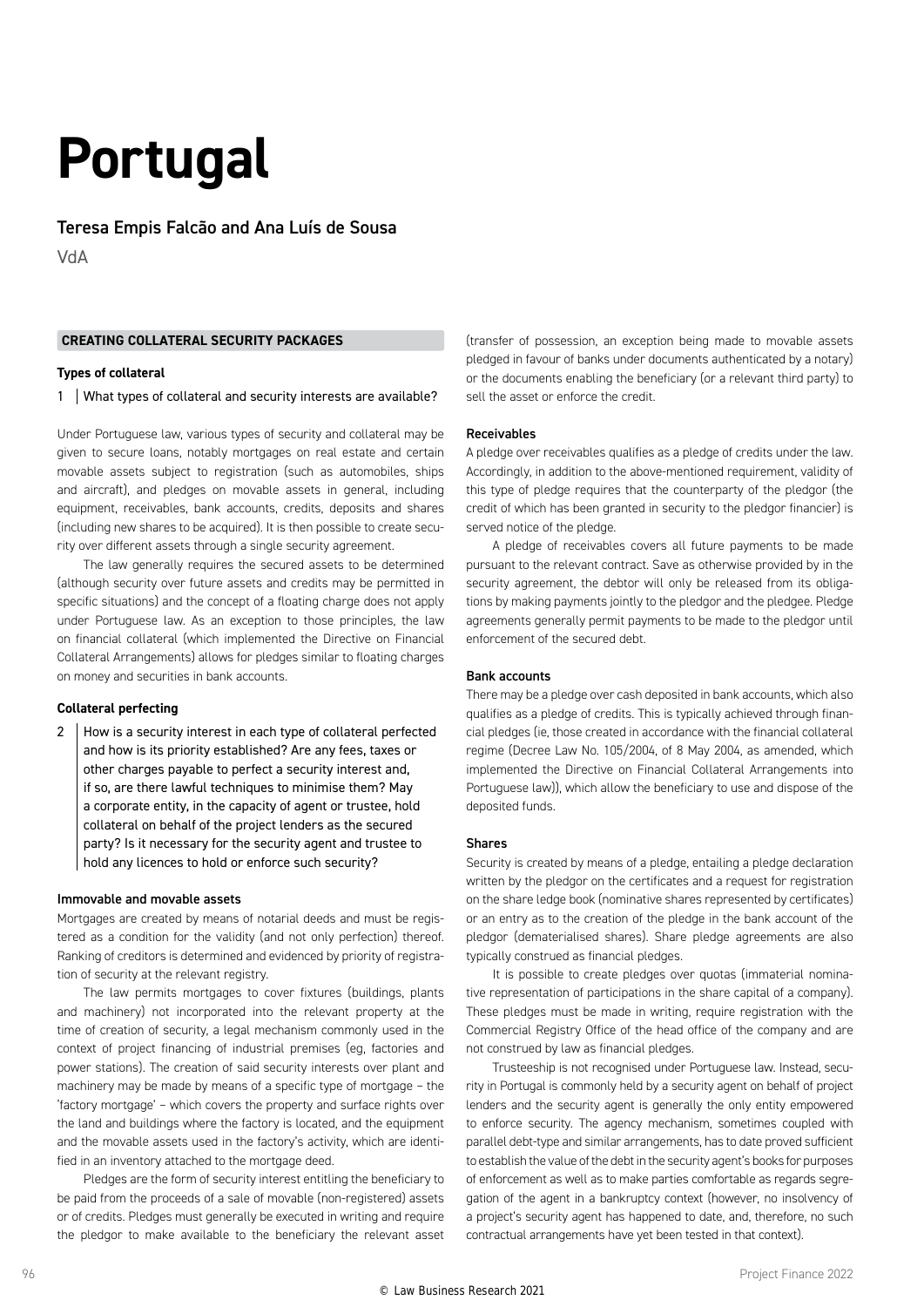Stamp duty is levied on security interests created in Portugal and the relevant rate applies to the secured amount under the relevant security interest (the amount of credit, the value of the asset or an agreed secured amount). Exemption of stamp duty over security interests applies when the security instruments are ancillary and simultaneous with the loan (ie, when they are executed concurrently with the documentation of the loan they purport to secure and such loan has itself been subject to stamp duty). Subjective exemptions may also apply, notably in relation to loans granted by or security granted to institutions such as the European Investment Bank.

#### **Assuring absence of liens**

3 How can a creditor assure itself as to the absence of liens with priority to the creditor's lien?

Regarding real estate and certain movable assets (such as nominative shares), priority is established by means of registration, such registration becoming public record. As such, a creditor may receive information concerning all existing encumbrances, as well as their rank and amount.

With regard to assets not subject to registration, assurance over the absence of liens may only be obtained through possession or on the basis of representations and warranties by the pledgor.

#### **Enforcing collateral rights**

 $4 \mid$  Outside the context of a bankruptcy proceeding, what steps should a project lender take to enforce its rights as a secured party over the collateral?

If a project company breaches its obligations under a loan facility agreement, the creditors may issue a formal demand for full repayment of the loan and further enforce any security that has been granted in relation thereto.

Mortgages are enforced by means of a sale of the relevant assets (normally by an auction system) within specific court proceedings, while a private (out of court) sale is permitted for enforcement of pledges. Appropriation or foreclosure as enforcement mechanisms are generally not permitted under Portuguese law, save in the context of financial collateral or (as authorised by the enactment of Decree Law No. 75/2017, of 26 June 2017) of pledges securing commercial obligations provided that the beneficiary of the guarantee shall reimburse to the guarantor the amount corresponding to the difference between the value of the pledged assets (valued in accordance with the criteria set out in the relevant agreement) and the amount of the obligation guaranteed.

#### **Enforcing collateral rights following bankruptcy**

5 | How does a bankruptcy proceeding in respect of the project company affect the ability of a project lender to enforce its rights as a secured party over the collateral? Are there any preference periods, clawback rights or other preferential creditors' rights with respect to the collateral? What entities are excluded from bankruptcy proceedings and what legislation applies to them? What processes other than court proceedings are available to seize the assets of the project company in an enforcement?

Upon the opening of bankruptcy proceedings, all security other than financial pledges over the insolvent party's assets must be enforced within the bankruptcy proceedings and payment of creditors' claims shall be made in accordance with the Portuguese Insolvency and Company Recovery Code (CIRE) rules.

The insolvency order from the court has the effect of suspending outstanding executory proceedings directed at the attachment or seizure of the insolvent's assets and preventing the enforcement of security (and any new executory proceedings) against the insolvent estate. Accordingly, once initiated, all creditors must claim their credits (and provide evidence of any security as collateral therefor) within the bankruptcy proceedings.

The law qualifies certain transactions as detrimental to the insolvent estate and to creditors' rights. Project lenders typically tend to establish arrangements leading to creation of security preferably at the outset of a project, and tend to avoid security arrangements that lead to the creation of security interests during the project company life, that is, within what they consider to be probable repudiation or clawback periods (to avoid discussions as to eligibility of security).

After payment of the costs of the insolvency proceedings (which must be settled prior to all other claims), creditors shall be paid in the following order:

- employees' claims over the specific company premises where they carry out their activity;
- property taxes;
- secured claims (those with security over assets that are part of the insolvent estate up to the value of those assets);
	- preferential claims, including:
		- general creditors' preferential claims over the assets in the insolvent estate up to the value of the assets over which such preferential claims exist and where the claims are not extinguished in consequence of the declaration of insolvency;
		- certain debts to the tax and social security authorities;
		- claims by creditors that have provided capital to finance the insolvent's activity during the proceedings over all movable assets of the insolvent; and
		- claims by the party that applied for the opening of the insolvency proceedings;
- unsecured claims; and
- subordinated claims (eg, the credits of related parties). Bankruptcy proceedings are generally applicable to all persons or legal entities, with the exception of the Republic of Portugal and public or administrative entities and companies. In addition, insurance companies, credit institutions and other financial corporations are subject to specific insolvency rules (and not to the CIRE).

No different rules apply to domestic or foreign creditors.

#### **FOREIGN EXCHANGE AND WITHHOLDING TAX ISSUES**

#### **Restrictions, controls, fees and taxes**

6 What are the restrictions, controls, fees, taxes or other charges on foreign currency exchange?

There are no restrictions on foreign currency exchange, save those resulting from applicable EU money laundering controls and reporting obligations to the Bank of Portugal in the context of transactions.

No specific taxes apply to foreign exchange transactions, although general taxes – corporate income tax on income arising therefrom and stamp duty on banks' commissions – do apply.

#### **Investment returns**

7 What are the restrictions, controls, fees and taxes on remittances of investment returns (dividends and capital) or payments of principal, interest or premiums on loans or bonds to parties in other jurisdictions?

Interest in relation to loans or dividends paid by Portuguese-resident companies to non-resident entities are, as a general rule, subject to withholding tax at a rate of 25 per cent (this rate may, under certain circumstances, be increased to 35 per cent). Payments of interest in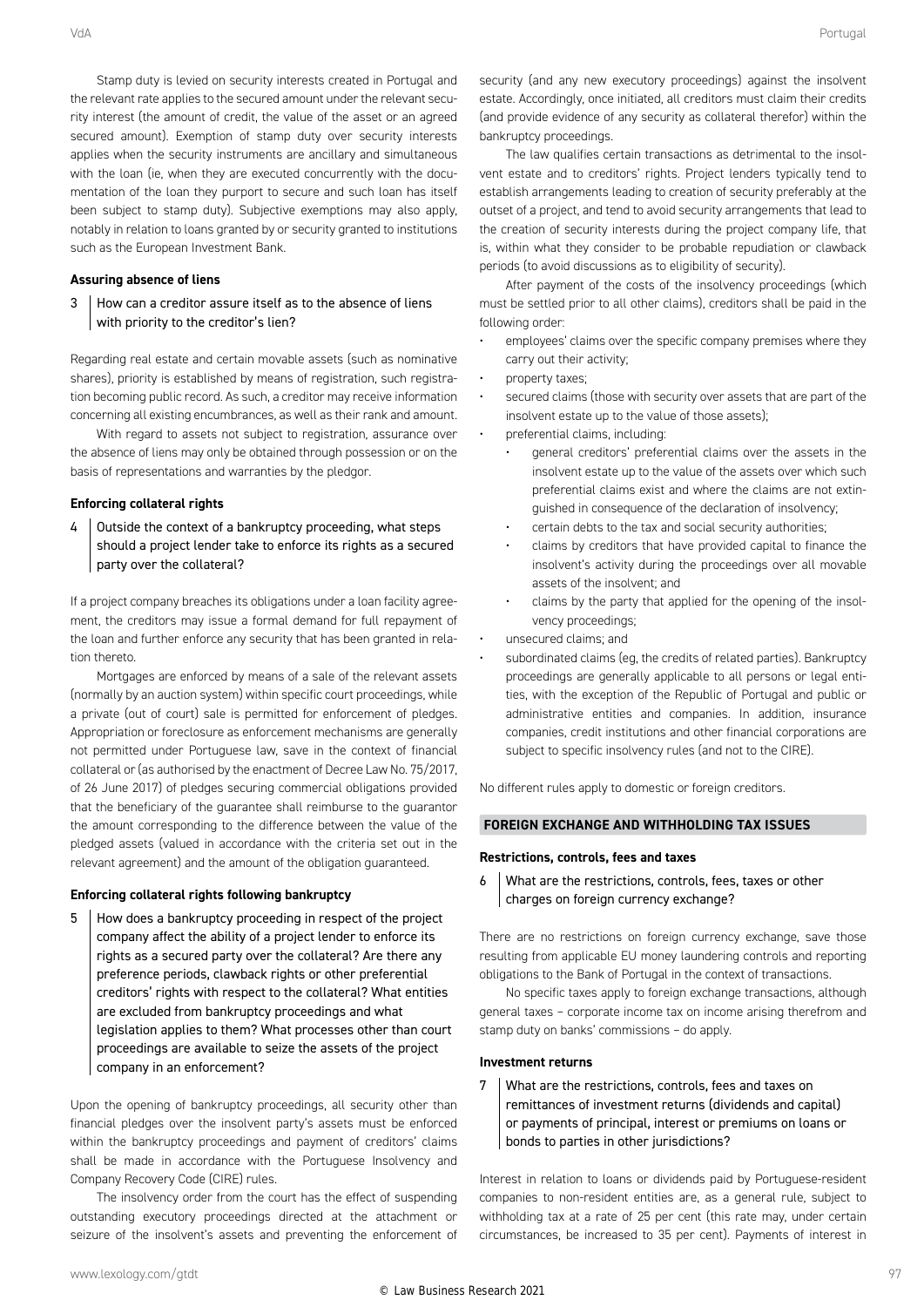relation to loans and financial fees also attract stamp duty at a rate of 4 per cent.

Withholding tax can be waived or reduced under the EU Interest and Royalties Directive, the EU Parent-Subsidiary Directive or under bilateral double tax treaties to which Portugal is a party.

A participation exemption regime for dividends (and capital gains) also applies under Portuguese law. This has extended the cases in which dividends paid to entities in other jurisdictions are not subject to withholding tax.

No stamp duty or withholding tax applies in relation to interest payments made in respect of the bonds registered with the Portuguese central securities depository (Interbolsa) to bondholders who are not Portuguese residents and do not have a permanent establishment in Portugal.

#### **Foreign earnings**

8 | Must project companies repatriate foreign earnings? If so, must they be converted to local currency and what further restrictions exist over their use?

There are no restrictions on the remittance of profits or investments abroad – in local or foreign currencies available in the market – and no such requirements for repatriation arise from Portuguese law.

9 | May project companies establish and maintain foreign currency accounts in other jurisdictions and locally?

Yes.

#### **FOREIGN INVESTMENT ISSUES**

#### **Investment restrictions**

10 What restrictions, fees and taxes exist on foreign investment in or ownership of a project and related companies? Do the restrictions also apply to foreign investors or creditors in the event of foreclosure on the project and related companies? Are there any bilateral investment treaties with key nation states or other international treaties that may afford relief from such restrictions? Would such activities require registration with any government authority?

Under Portuguese law, certain activities may only be exercised by private entities – whether national or foreign – pursuant to licensing or concessions granted by the state (as is the case of certain activities within the energy, water, waste management, postal services, telecoms, railways, commercial aviation and financial services sectors).

A specific framework is set forth with respect to strategic assets that allows the Council of Ministers to oppose transactions that may lead to the acquisition of control, direct or indirect, by a person or persons of a country outside the European Union and of the European Economic Area, to the extent that such transactions may put into question the defence and national security, or the country's security of supply of services that are fundamental for the national interest.

Portugal abides by the Law on Money Laundering and the Financing of Terrorism, which transposed the EU Money Laundering Regulations into Portuguese law, which may entail further restrictions on both national and foreign investors. There may also be temporary embargo situations applying to persons or entities from non-EU states.

There is no distinction regarding foreign investors or creditors in the context of foreclosure on a project and related companies.

#### **Insurance restrictions**

11 What restrictions, fees and taxes exist on insurance policies over project assets provided or guaranteed by foreign insurance companies? May such policies be payable to foreign secured creditors?

There are no restrictions on insurance policies being provided or guaranteed by foreign insurance companies and no specific taxes or charges apply in connection thereto.

#### **Worker restrictions**

12 What restrictions exist on bringing in foreign workers, technicians or executives to work on a project?

The employment of workers from non-EU countries requires that such workers be granted a work visa, which includes a residence permit, to live and work in Portugal.

#### **Equipment restrictions**

13 What restrictions exist on the importation of project equipment?

There are no restrictions on imports, the import of goods being in general a taxable event for the purposes of VAT and customs duties, applying at the time the goods pass customs.

#### **Nationalisation laws**

14 What laws exist regarding the nationalisation or expropriation of project companies and assets? Are any forms of investment specially protected (from nationalisation or expropriation)?

Private property is a constitutional right, nationalisation or expropriation being only permitted on the grounds of public interest and subject to payment of compensation to private entities.

There is a specific legal framework setting out the terms for the expropriation process and calculation of indemnification payable in relation to immovable assets. No similar legal framework exists for nationalisation processes.

There is, nevertheless, a specific legal regime setting out the framework for the public appropriation of share capital, in whole or in part, from private legal persons for public interest reasons.

There is no distinction between domestic and foreign investors for this nurnose.

#### **FISCAL TREATMENT OF FOREIGN INVESTMENT**

#### **Incentives**

15 What tax incentives or other incentives are provided preferentially to foreign investors or creditors? What taxes apply to foreign investments, loans, mortgages or other security documents, either for the purposes of effectiveness or registration?

Portugal has implemented tax regimes directed at the promotion of foreign investment, comprising tax incentives to investment in specific business sectors (eg, the mining and manufacturing industry), under the form of corporate income tax deductions and exemptions or reductions in real estate tax, real estate transfer tax and stamp duty.

Foreign investment made in Portugal through a subsidiary or other form of local permanent representation will make the affiliate subject to the taxes generally applying to Portuguese companies and corporate activities.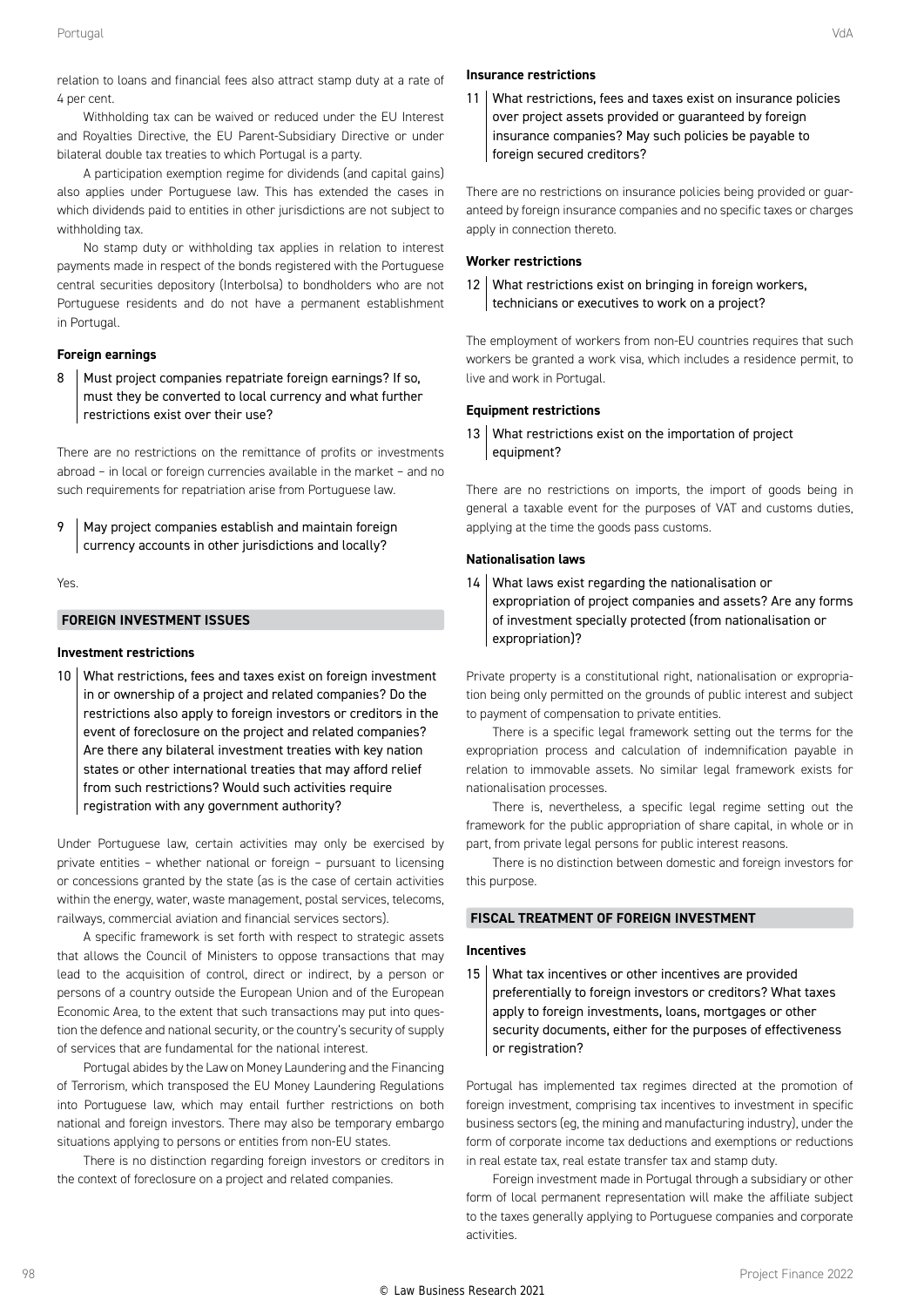Transactions made without a local presence will generally trigger payment of withholding tax on income and dividends.

Foreign loans and security instruments will be subject to the transaction taxes generally applying in Portugal, in particular stamp duty at varying rates (typically 0.5 or 0.6 per cent depending on the maturity of the loan or the term of the security). Stamp duty will be levied on the value of the loan or the secured amount under the collateral instrument, and exemptions may be available for security created concurrently with taxable loans (eg, collateral granted to financial institutions).

#### **GOVERNMENT AUTHORITIES**

#### **Relevant authorities**

16 What are the relevant government agencies or departments with authority over projects in the typical project sectors? What is the nature and extent of their authority? What is the history of state ownership in these sectors?

The ministers entrusted with the supervision of the relevant sectors (energy, infrastructure, transport, health) are in general responsible for the initiative as well as for licensing and regulation of projects in the sectors under their supervision. This may be done by the specific departments or agencies functioning under the relevant ministries (energy, roads, health, etc). The involvement of the Minister of Finance is also required for the launch of any PPP project.

Moreover, reference should be made to the Unidade Técnica de Acompanhamento de Projetos, an administrative entity under the supervision of the Ministry of Finance, created for the follow-up of PPP projects.

In addition to the governmental authorities, the independent regulatory authorities for each specific sector (eg, the Entidade Reguladora dos Serviços Energéticos, the Autoridade Nacional de Comunicações, the Entidade Reguladora dos Serviços de Águas e Resíduos and the Autoridade da Mobilidade e dos Transportes) are invested with regulatory and supervisory powers over the respective sectors, notably responsible for enforcing the applicable rules and regulations and monitoring the development of each respective sector, both in dealing with private companies acting therein and with consumers.

Additional ownership restrictions and authorisation requirements may apply with respect to exploitation of natural resources.

#### **REGULATION OF NATURAL RESOURCES**

#### **Titles**

#### 17 | Who has title to natural resources? What rights may private parties acquire to these resources and what obligations does the holder have? May foreign parties acquire such rights?

Mineral resources, as well as water, are generally in the public domain and may not be appropriated by private entities (whether national or foreign), although their economic use may be granted by means of concession or similar type of right of use that does not entail the transfer of property of the relevant assets or resources. 'Water' means not only the actual resource but the entire sea (within the boundaries of the Portuguese international jurisdiction), the riverbeds and other bodies of water, as well as the corresponding margins and shores.

With the exception of the above cases, land and other assets may generally be owned by private entities, as no distinction generally exists between national and foreign entities in this respect.

#### **Royalties and taxes**

#### 18 What royalties and taxes are payable on the extraction of natural resources, and are they revenue- or profit-based?

The extraction of oil (but not of natural gas) is subject to a specific taxation regime, also including the payment of fees on prospecting, research and production oil concessions, calculated by reference to the relevant concession area.

Excise duties also apply on the supply of petroleum and energy products to final consumers, in line with EU legislation.

With regard to mining resources, there are no general rules concerning royalties payable to the state. Royalties are, nevertheless, typically negotiated and included in prospecting and exploitation agreements, and they may be either excise- or profit-based.

The extraction of natural resources may also be subject to the general taxes applicable within the tax system, namely corporate income tax and value-added tax.

#### **Export restrictions**

19 What restrictions, fees or taxes exist on the export of natural resources?

The export of natural resources may be subject to the general taxes applicable within the tax system, namely corporate income tax and value-added tax.

#### **LEGAL ISSUES OF GENERAL APPLICATION**

#### **Government permission**

#### 20 What government approvals are required for typical project finance transactions? What fees and other charges apply?

Project finance transactions pertaining to agreements entered into with governmental authorities typically require the intervention of the relevant governmental body. In certain cases, sector-specific government approvals or authorisations may be necessary, as is the case with transactions within regulated areas (such as energy projects).

The approval of the Ministry of Finance may also be required where a project involves public investment or, more generally, where the PPP legal framework applies.

In this respect, reference should be made to the Unidade Técnica de Acompanhamento de Projetos.

Moreover, certain mergers, acquisitions or joint ventures may be subject to either EU merger control rules or Portuguese merger control rules, in the latter case requiring the non-opposition of the Portuguese Competition Authority.

No fees or charges are typically applicable as a direct result of such transactions, without prejudice to amounts that may be contractually due under concession agreements as consideration for the rights granted thereunder.

#### **Registration of financing**

21 | Must any of the financing or project documents be registered or filed with any government authority or otherwise comply with legal formalities to be valid or enforceable?

Save in the context of registration of security, project documents are generally valid and enforceable without any need for registration, authentication or filing with any governmental authority. However, powers of attorney and other notarial instruments executed abroad are required to be authenticated with an apostille (Hague Convention) or similar formality to be accepted by the equivalent Portuguese authorities.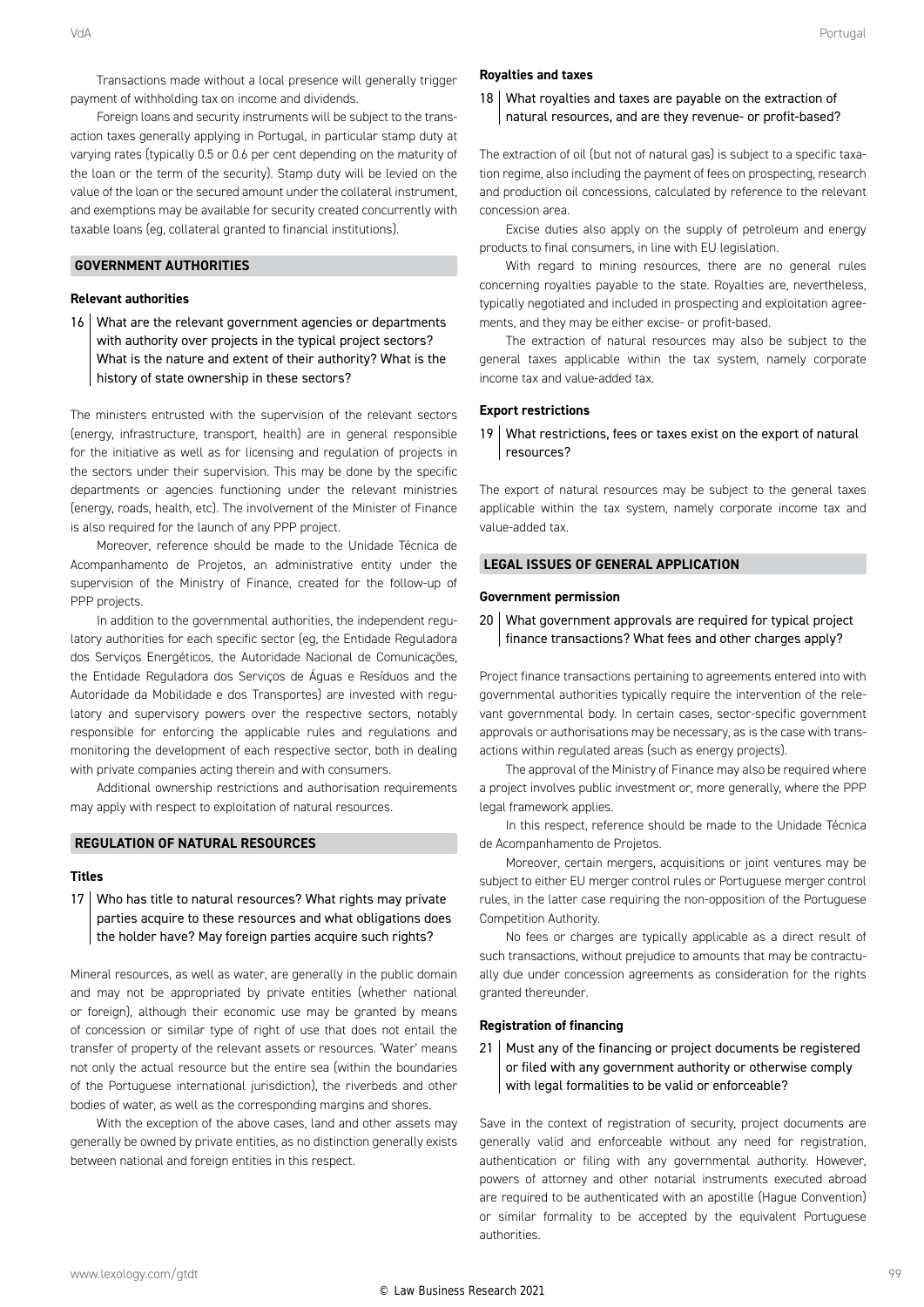To ensure swift enforcement of a private agreement acknowledging a payment obligation, or the appropriation of a commercial pledge created pursuant to the recently enacted Decree Law No. 75/2017, of 26 June 2017, it is advisable to have the same authenticated by a notary.

#### **Arbitration awards**

22 | How are international arbitration contractual provisions and awards recognised by local courts? Is the jurisdiction a member of the ICSID Convention or other prominent dispute resolution conventions? Are any types of disputes not arbitrable? Are any types of disputes subject to automatic domestic arbitration?

International arbitration clauses are generally recognised by Portuguese courts, irrespective of the rules applying – Portuguese arbitration law or the commonly chosen rules of international centres such as the International Chamber of Commerce, the London Court of International Arbitration and the Rules of Arbitration of the United Nations Commission on International Trade Law (UNCITRAL) – or of the seat of arbitration. Foreign arbitral awards are recognised and enforced in Portugal under the applicable international treaty (see below) or generally under the New York Convention.

- Portugal is a party to the following international conventions:
- the Geneva Protocol on Arbitration Clauses of 1923;
- the Geneva Convention on the Execution of Foreign Arbitral Awards of 1927;
- the New York Convention, which entered into force in Portugal on 16 January 1995;
- the Inter-American Convention on International Commercial Arbitration, adopted in Panama on 30 January 1975; and
- the Washington Convention on the Settlement of Investment Disputes between States and Nationals of Other States, which entered into force in Portugal on 1 August 1984.

The enforcement of foreign awards not covered by any of these international treaties will be carried out via the general provisions of the Portuguese Arbitration Act, which closely follow the principles of the UNCITRAL Model Law and the New York Convention.

On a bilateral level, Portugal has a number of bilateral agreements with Portuguese-speaking countries that are directed at equating arbitral awards to judgments by the national courts. There are treaties in force with Guinea-Bissau, Mozambique, Angola, São Tomé and Príncipe, the Special Administrative Region of Macao (People's Republic of China) and Cabo Verde. These bilateral agreements entered into between Portugal and other Portuguese-speaking countries equate arbitral awards to national courts' judgments and subject both decisions to the same legal regime.

#### **Law governing agreements**

23 Which jurisdiction's law typically governs project agreements? Which jurisdiction's law typically governs financing agreements? Which matters are governed by domestic law?

Other than in the case of concession contracts and certain project agreements entered into with public entities – which are normally required to be governed by Portuguese law – parties are in general free to choose the governing law of contracts.

Project and finance documents for projects in Portugal are typically governed by Portuguese law, although finance documents in international syndicated loans were in the past sometimes required (by lenders) to be governed by English law, with the associated security documents being commonly governed by Portuguese law. Irrespective of the governing law of the contract, Portuguese rules shall mandatorily apply to the creation and enforcement of security instruments, to insolvency and to certain company arrangements (for instance, in the context of shareholder agreements of Portuguese companies).

#### **Submission to foreign jurisdiction**

 $24$  Is a submission to a foreign jurisdiction and a waiver of immunity effective and enforceable?

The parties may freely choose to submit any disputes to a foreign jurisdiction. However, disputes concerning collective labour rights and sports regulation are subject to mandatory domestic arbitration (Decree Law No. 110/2018, of 10 December 2018, which altered the Code of Industrial Property, as well as Law No. 62/2011, of 12 December 2011, and, consequently, intellectual property rights related to medicines are now subject to voluntary arbitration, not mandatory arbitration).

#### **ENVIRONMENTAL, HEALTH AND SAFETY LAWS**

#### **Applicable regulations**

#### 25 What laws or regulations apply to typical project sectors? What regulatory bodies administer those laws?

There is specific legislation for PPPs in the health sector (Decree Law No. 185/2002, of 20 August 2002, which was heavily amended by Decree Law No. 111/2012, of 23 May 2012).

With regard to environmental law in Portugal, the main authority is the Portuguese Environmental Agency (APA), which oversees and monitors the public policies for the environment, with a scope of intervention ranging across the water, waste and chemicals sectors. The APA is also in charge of environmental assessments and interventions, which are typically and transversally required in all sectors.

With regard to health and safety, projects being carried out in Portugal must comply with the general rules set out in Portuguese legislation, and are also subject to routine inspections and assessments by the Authority for Work Conditions, a governmental body whose mission is to enforce the relevant regulations and ensure that they are being complied with concerning employment terms and health and safety measures.

There is an independent regulatory authorities for each specific sector: the Energy Services Regulator, the National Authority for Communications, the Water and Waste Services Regulation Authority and the Authority for Mobility and Transportation.

#### **PROJECT COMPANIES**

#### **Principal business structures**

26 What are the principal business structures of project companies? What are the principal sources of financing available to project companies?

Project companies are usually established as special purpose vehicles (SPVs) for a single project, which then subcontract works (namely operation and maintenance or construction works) for the development of the project. Such SPVs typically secure financing primarily through national or international lending syndicates, but capital markets and EU-level or state subsidies may also be important sources of financing.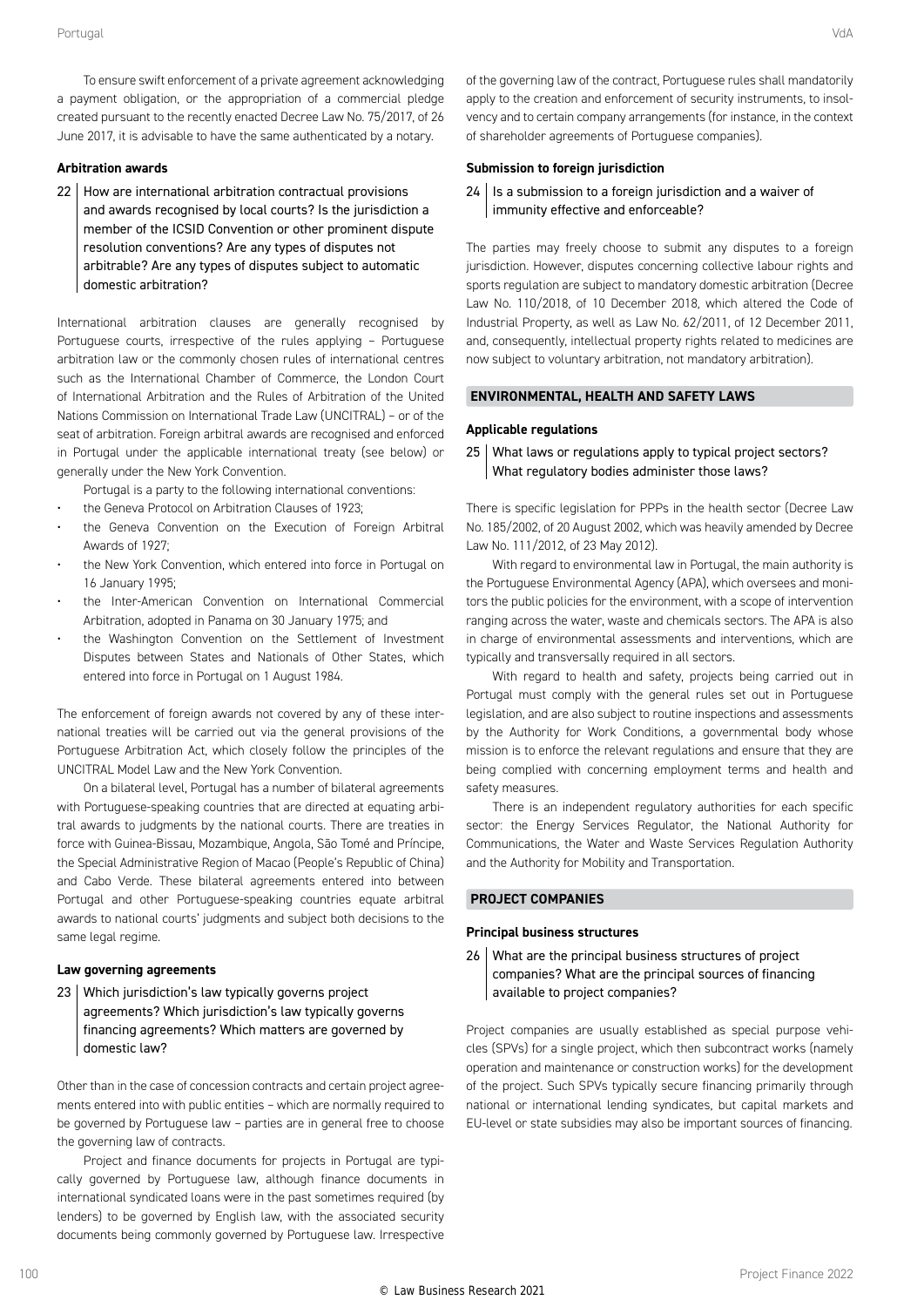#### **PUBLIC-PRIVATE PARTNERSHIP LEGISLATION**

#### **Applicable legislation**

#### 27 | Has PPP-enabling legislation been enacted and, if so, at what level of government and is the legislation industry-specific?

Portugal has enacted PPP legislation with a broad national scope. Decree Law No. 111/2012, of 23 May 2012, as amended, sets out the main principles applicable concerning the relationship between public and private entities, public procurement, risk sharing and transparency. There is also specific legislation for PPPs in the health sector (Decree Law No. 185/2002, of 20 August 2002, which was heavily amended by Decree Law No. 111/2012, of 23 May 2012).

Nonetheless, each individual project (and in light of any specifications thereof) remains subject to compliance with the regulatory framework that may be applicable.

#### **PPP – LIMITATIONS**

#### **Legal limitations**

28 What, if any, are the practical and legal limitations on PPP transactions?

The principles and procedures set out in Decree Law No. 111/2012, of 23 May 2012, shall govern the relationship of the state with the private sector in these agreements.

Moreover, with regard to contracts between the state and private entities, the rules of public procurement set out in the Public Procurement Code must be complied with, PPP contracts being typically awarded pursuant to public tender procedures.

These agreements are normally required to be subject to the prior audit of the Audit Court for purposes of approval of the associated public expenditure. Furthermore, any amendments to these agreements that may involve an increase in costs or obligations of the state or stateowned entities must also be subject to such audit.

#### **PPP – TRANSACTIONS**

#### **Significant transactions**

29 | What have been the most significant PPP transactions completed to date in your jurisdiction?

Relevant PPP or project-related deals completed recently (some of which took place during the covid-19 pandemic outbreak) that are worth mentioning (both by size and relevance in this context) are the following:

- the financing by EIB and Banco BPI (CaixaBank) of a wind farm portfolio with 125.25 MW of installed capacity;
- the financing by EIB and Banco BPI (CaixaBank) of a wind farm portfolio with 96 MW of installed capacity and benefitting from a feed-in tariff;
- the refinancing of the Finerge group debt and operations in excess of €700 million, one of the largest wind financings in Europe, and the longest tenor renewables deal and largest green loan deal in Portugal;
- the  $£150$  million refinancing of existing debt of the Finerge group incurred in connection with the acquisition of two solar plant portfolios in Spain and Portugal;
- the financing of 40 photovoltaic small-scale generation units, including several regulatory and real estate matters, which, due to the size and specificities of the project of each production unit, had led the project to be structured in such a way that carves out mechanisms to prevent contamination of projects and allow for long-term flexibility and solidity; and

• the refinancing by an international syndicate of banks (including commercial banks and EIB) of the debt in the amount of approximately €240 million of six port operators, owned by the same shareholder.

#### **UPDATE & TRENDS**

#### **Key developments of the past year**

 $30$  | In addition to the above, are there any emerging trends or 'hot topics' in project finance in your jurisdiction?

Refinancings have been the main trend in the Portuguese market in the past year, particularly in the energy sector. In that context, we have continued to witness an ever-growing interest in refinancings with recourse to the issuance of bonds, green loans and sustainable finance – with the so-called Taxonomy Regulation likely to rise to prominence soon in future financings.

The activity in the secondary market of participation in project companies continues to increase, with the original shareholders, such as construction companies, seeking to sell their shares to free up equity to invest in their core business or in other projects in different jurisdictions. Short-term investors, such as investment funds, also continue to become increasingly more active in the market, replacing to a certain extent the more traditional banking syndicates and investors.

We would also highlight the market shifts that are expected to impact the coming years, notably with the solar capacity auctions launched in 2019 and 2020, with more than 1.8 GW of injection capacity awarded, and the announcement of an additional 17 GW of capacity to be granted through agreements with the grid operators for reinforcement of grid capacity.

Along these lines, the government is discussing several projects for production and consumption of green hydrogen to be presented in the context of the Hydrogen IPCEI (Important Project of Common European interest), which may be supported by several solar projects that have or will be awarded. In this context. The government has announced that a new tender for solar projects implemented on water surfaces will be launched in September 2021, which may increase the solar capacity by more than 500 MW. Besides green loans and sustainable finance, mobility projects are also expected to bring new financing opportunities.

#### **Coronavirus**

31 What emergency legislation, relief programmes and other initiatives specific to your practice area has your state implemented to address the the pandemic? Have any existing government programmes, laws or regulations been amended to address these concerns? What best practices are advisable for clients?

In the context of the covid-19 pandemic, a significant number of legislative changes have been enacted, of which we highlight the creation of a specific moratorium for bank loans and an exceptional regime for financial rebalance in long-term contracts and limitation of non-contractual liability of the Portuguese State under these circumstances.

Other changes enacted so far at sector-specific levels (eg, supply of essential goods and services) aim at ensuring the protection of consumers during the pandemic and in its financial aftermath.

#### Moratorium

The moratorium regime was enacted pursuant to Decree Law No. 10-J/2020, of 26 March 2020, its application having subsequently been extended several times. This regime sets out certain exception measures seeking to mitigate the economic and financial impact of a reduction in economic activity caused by the covid-19 pandemic, chiefly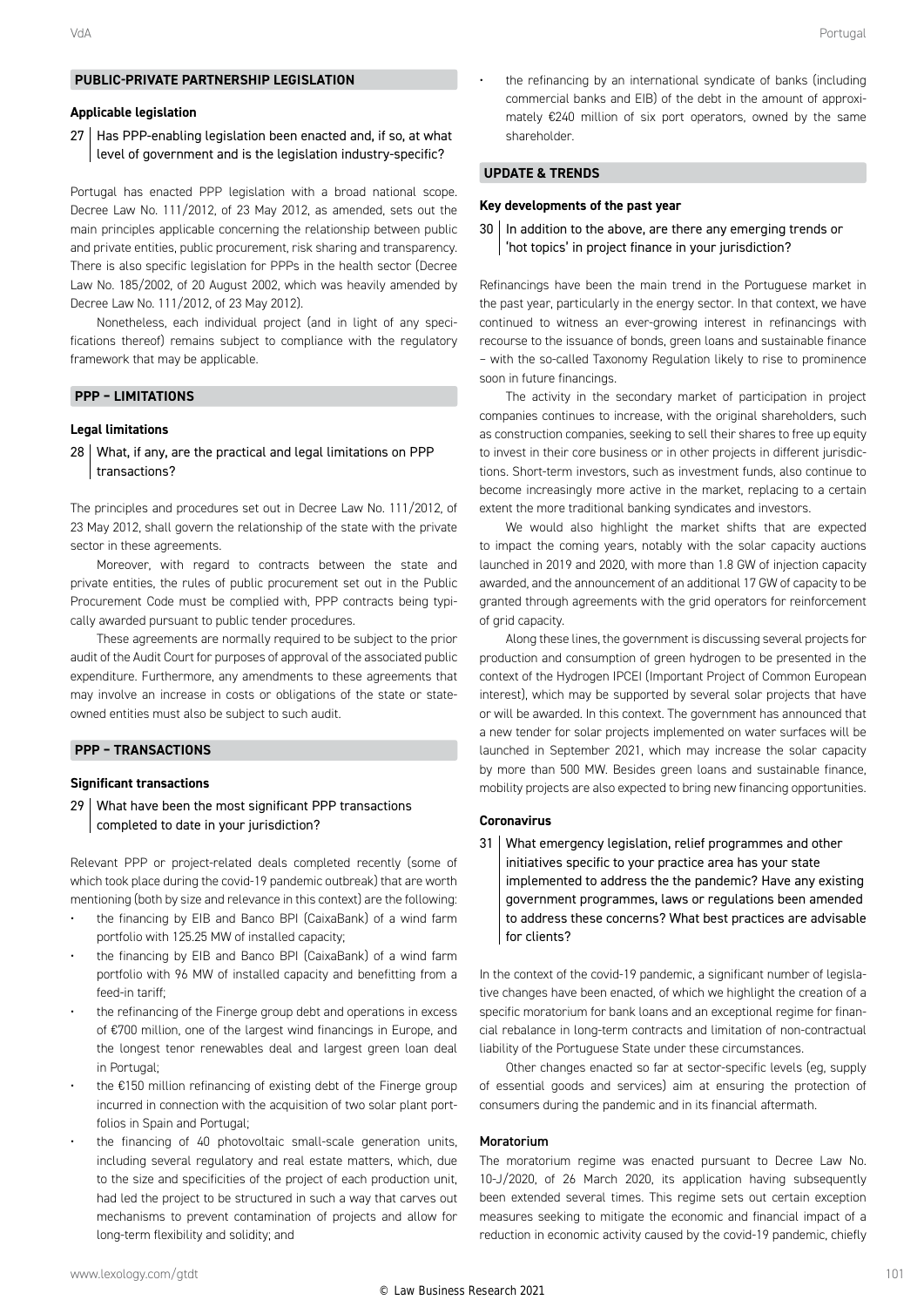by postponing payment obligations towards financial institutions so that the persons and legal entities benefitting from this exceptional regime retain a liquidity buffer to maintain their businesses in operation.

It applies to any debtor headquartered and carrying its economic activity in Portugal, subject to it being neither in default for longer than 90 days nor in an insolvency situation, suspension or cessation of payments or already subject to enforcement actions by the relevant creditors.

This regime foresees the following exceptional measures:

- a prohibition of revocation, whether in whole or in part, of credit lines and loans from 27 March 2020 until 30 September 2020;
- for credit or loan agreements for which repayment was set to be made at the end of the contract (bullet loans), a time extension for repayment equivalent to the duration of the regime for payments of principal and interest; and
- for credit or loan agreements for which repayment was set to be made in instalments, the suspension of such payments for a period equal to the duration of this regime, effectively extending the contractual repayment schedule.

Credits covered under this moratorium regime are not classified as being in default or in forbearance.

As it currently stands, this regime will be in force until 30 September 2021.

#### Exceptional regime for financial rebalance in long-term contracts and limitation of the non-contractual liability of the Portuguese state

This exceptional regime was enacted pursuant to Decree Law No. 19-A /2020 of 30 April 2020, which sets out a temporary regime for financial rebalancing in long-term contracts to which a public entity is a party (including PPPs) and exceptional limitations to the state's non-contractual liability. This regime determines, inter alia:

- the suspension of any clauses and legal provisions that set out the right to financial rebalancing or to a compensation for loss of revenues from 3 April 2020 (first renewal of the state of emergency in Portugal) to 2 May 2020 (expiry of the state of emergency in Portugal), preventing private parties from relying on such clauses and provisions in respect of any events occurring during such period; and
- that for events occurred after 2 May 2020 and whenever the contracts expressly allow for the private party to claim for financial rebalancing on the grounds of any loss of revenues or the occurrence of a pandemic, the compensation for such rebalancing can only be achieved with the extension of the deadline for the performance of the relevant contractual obligations or the extension of the term of the contract, eliminating the right of the private party to adjust prices or to receive other financial compensation from the public party.

The exercise of any rights to financial rebalancing regarding events that occurred before 3 April 2020 is not limited by this regime.

This exceptional regime further sets aside any non-contractual liability of the state (as compensation for sacrifice) for damages caused by acts of the state or any other public entity aimed at preventing and fighting the covid-19 pandemic, provided that those acts are duly performed within the scope of the powers vested by public health legislation or as part of the state of emergency.

This piece of legislation will remain in force for as long as the World Health Organization qualifies the coronavirus disease as a pandemic.

### VON VIEIRA DE ALMEIDA

Teresa Empis Falcão tef@vda.pt

Ana Luís de Sousa als@vda.pt

Rua Dom Luís I, 28 1200-151 Lisbon Portugal Tel: +351 213 113 400 Fax: +351 213 113 406 www.vda.pt